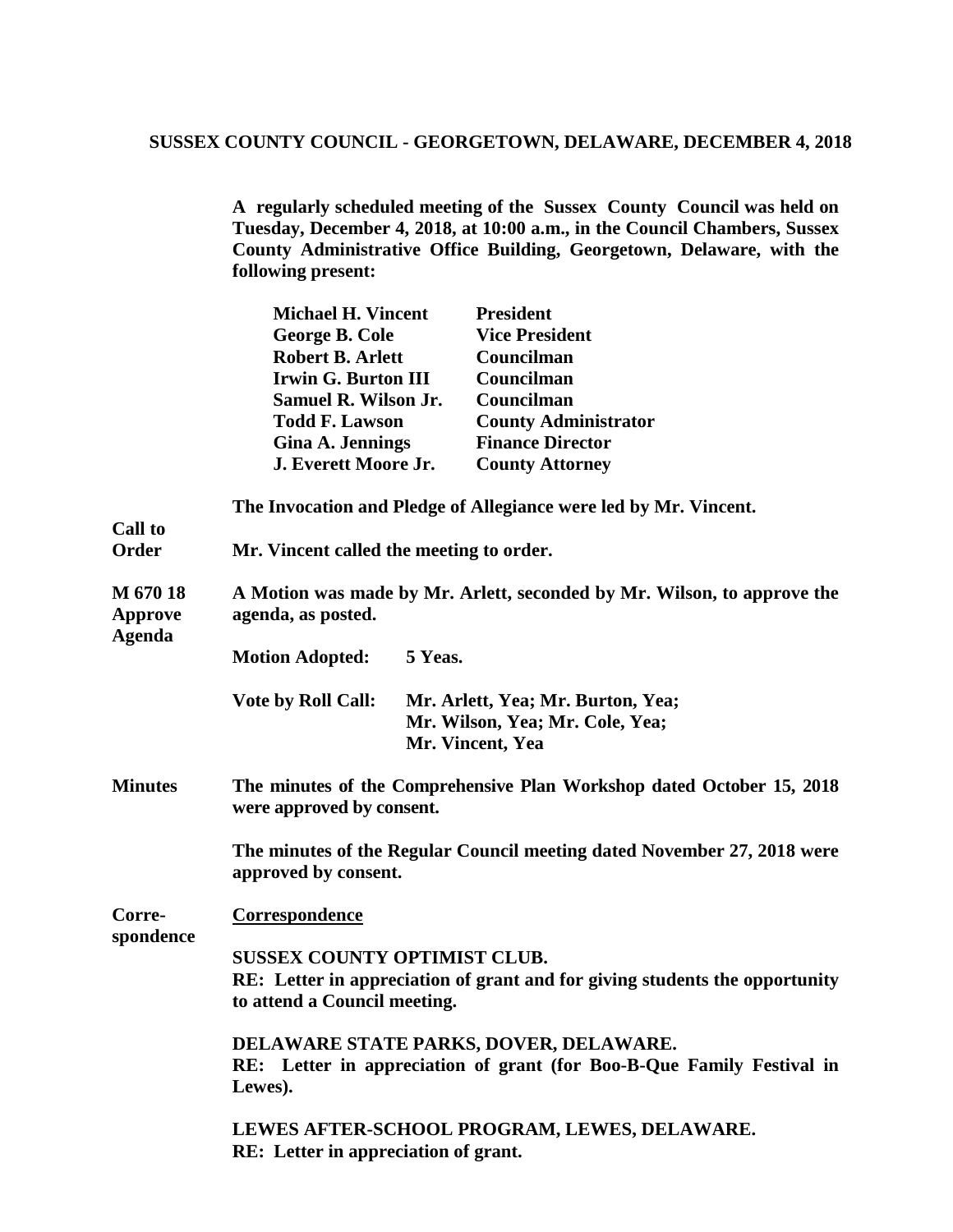| Corre-<br>spondence<br>(continued) | DELAWARE HOSPICE, MILFORD, DELAWARE.<br>RE: Letter in appreciation of grant.                                                                                                                                                                                                                                                                                                                                                  |  |  |  |  |
|------------------------------------|-------------------------------------------------------------------------------------------------------------------------------------------------------------------------------------------------------------------------------------------------------------------------------------------------------------------------------------------------------------------------------------------------------------------------------|--|--|--|--|
|                                    | READ ALOUD DELAWARE, GEORGETOWN, DELAWARE.<br>RE: Letter in appreciation of grant.                                                                                                                                                                                                                                                                                                                                            |  |  |  |  |
|                                    | VOLUNTEER DELAWARE 50+ ADVISORY COUNCIL,<br>INC.,<br><b>GEORGETOWN, DELAWARE.</b><br>RE: Letter in appreciation of grant.                                                                                                                                                                                                                                                                                                     |  |  |  |  |
| <b>Public</b><br><b>Comments</b>   | <b>Public Comments</b>                                                                                                                                                                                                                                                                                                                                                                                                        |  |  |  |  |
|                                    | Paul Reiger commented on compensation received by members of the<br>Board of Adjustment and the Planning and Zoning Commission. He also<br>commented on amendments to the commercial code and motions for<br>rehearing before the Board of Adjustment.                                                                                                                                                                        |  |  |  |  |
|                                    | Dan Kramer commented on the upcoming retirement of Councilman<br><b>George Cole.</b>                                                                                                                                                                                                                                                                                                                                          |  |  |  |  |
| <b>Adminis-</b><br>trator's        | Mr. Lawson read the following information in his Administrator's Report:                                                                                                                                                                                                                                                                                                                                                      |  |  |  |  |
| <b>Report</b>                      | 1. Caroling on The Circle                                                                                                                                                                                                                                                                                                                                                                                                     |  |  |  |  |
|                                    | The Sussex County Council would like to thank the community for<br>participating in the 35 <sup>th</sup> annual Caroling on The Circle on Monday,<br>December 3rd. We had a very successful night with hundreds of carolers<br>and thus far have collected more than 24,000 canned goods and<br>nonperishable food items for our less fortunate neighbors.                                                                    |  |  |  |  |
|                                    | We remind everyone that the County is continuing to collect items until<br>the end of the year and will continue to distribute these goods to our<br>local food pantries. We want to thank all our volunteers, local<br>businesses, and schools for helping to collect the food over the last<br>month and for making this year's Caroling on The Circle a success!                                                           |  |  |  |  |
|                                    | <b>Projects Receiving Substantial Completion</b><br>2.                                                                                                                                                                                                                                                                                                                                                                        |  |  |  |  |
|                                    | Per the attached Engineering Department Fact Sheets, the following<br>projects have received Substantial Completion: Ocean View Beach<br>Club - Phase 3A Sewer, effective November $26th$ ; The Estuary – Phase<br>1C-3A (Construction Record) and Showfield - Phase 4, effective<br>November $27th$ ; and Belle Terre – Phase 1B (Construction Record) and<br>The Reserves – Phase 4B, effective November 29 <sup>th</sup> . |  |  |  |  |
|                                    | 3. Mildred King Luncheon                                                                                                                                                                                                                                                                                                                                                                                                      |  |  |  |  |

**A reminder that Sussex County offices will close on Friday, December 7th, from 11:00 a.m. to 2:00 p.m. to allow employees to attend the annual**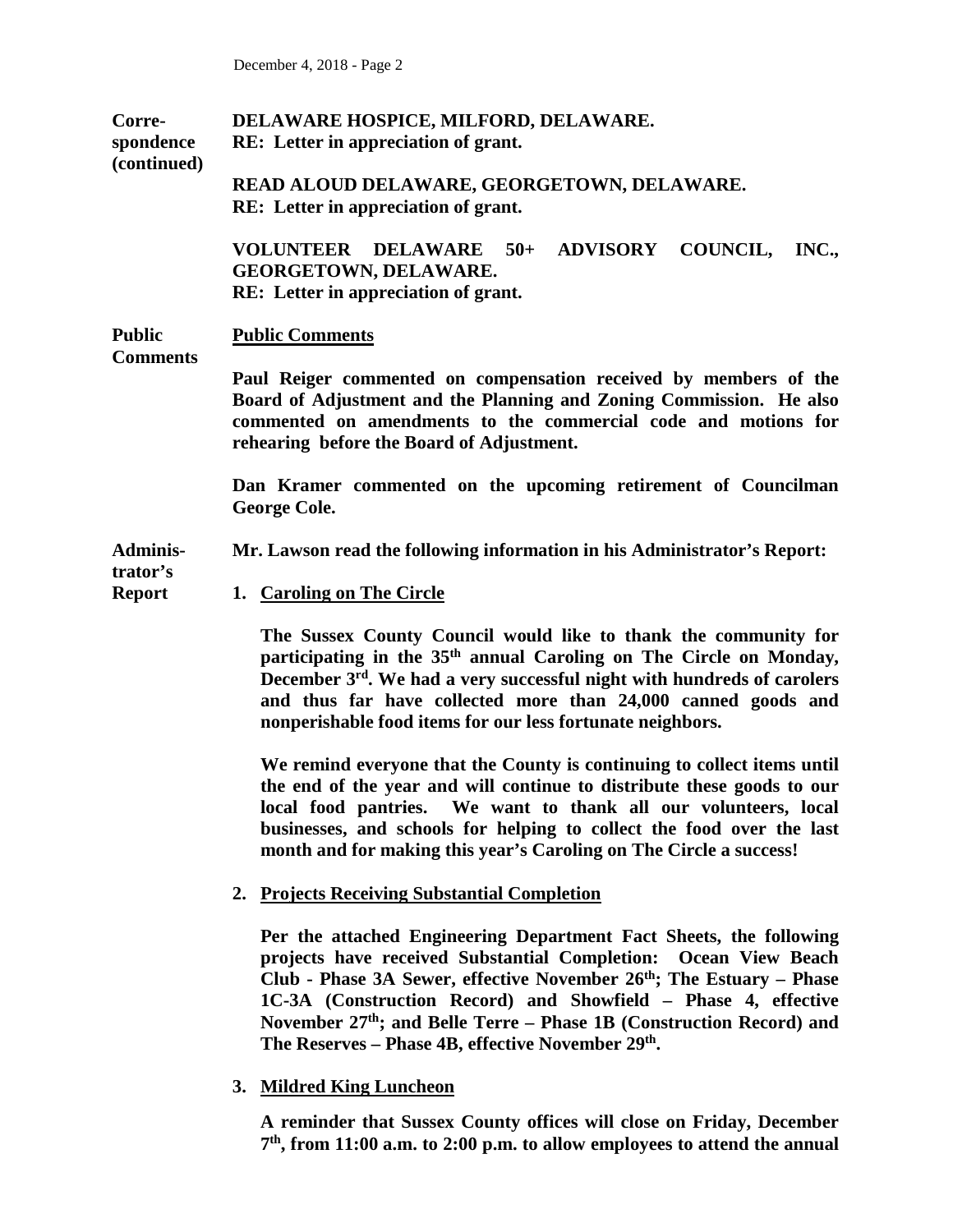**Administrator's Report (continued) Mildred King Luncheon. Members of the public with business to conduct are asked to plan accordingly. County offices will reopen promptly at 2:00 p.m.**

> **[Attachments to the Administrator's Report are not attachments to the minutes.]**

**Economic Gardening Presentation Bill Pfaff, Director of Economic Development, gave an overview of Economic Gardening, a concept that promotes the idea of growing a local economy from within. Economic Gardening is an economic development program that helps second-stage companies by delivering customized information to address strategic growth issues. In contrast to recruiting companies from another state or region (known as economic hunting), Economic Gardening focuses on local companies already operating in the area. Mr. Pfaff discussed the history of the program and what the businesses will get from the program. He explained the steps for Economic Gardening in Sussex County: set up an agreement with the Edward Lowe Foundation to provide services up to \$25,000 (\$5,000 per second-stage company), issue a RFP to solicit qualified companies for the program, and evaluate the applications and award the agreements based on the company's ability to grow and bring new money into the community. Mr. Pfaff asked the Council to consider the proposal to move ahead with the RFP.**

**M 671 18 Authorize Agreement/ Economic Gardening A Motion was made by Mr. Arlett, seconded by Mr. Burton, that the Sussex County Council authorizes the Economic Development Director to work with the Edward Lowe Foundation on an agreement for the Economic Gardening Program and Strategic Research Team Engagement, not to exceed \$25,000.** 

**Program**

**Motion Adopted: 4 Yeas, 1 Nay.** 

**Vote by Roll Call: Mr. Arlett, Yea; Mr. Burton, Yea; Mr. Wilson, Nay; Mr. Cole, Yea; Mr. Vincent, Yea**

**Public Hearing/ A Public Hearing was held on the Wellesley Annexation of the Sussex County Unified Sanitary Sewer District (West Rehoboth Area).** 

**Wellesley**

**Annexation John Ashman, Director of Utility Planning, and Hans Medlarz, County Engineer, reported that the expansion, consisting of 286.24 acres, more or less, was requested by Davis Bowen & Friedel on behalf of their clients, Wellesley Partners, LLC for Parcel Nos. 334-12.00-46.01, 113.00 and 116.00. The project received preliminary approval on June 28, 2018. They propose to connect to existing infrastructure installed by the County; an Infrastructure Use Agreement will be required. The property owner(s) will be responsible for System Connection Charges of \$6,360.00 per EDU based on current rates. To date, no correspondence has been received either in support or opposition to the expansion.**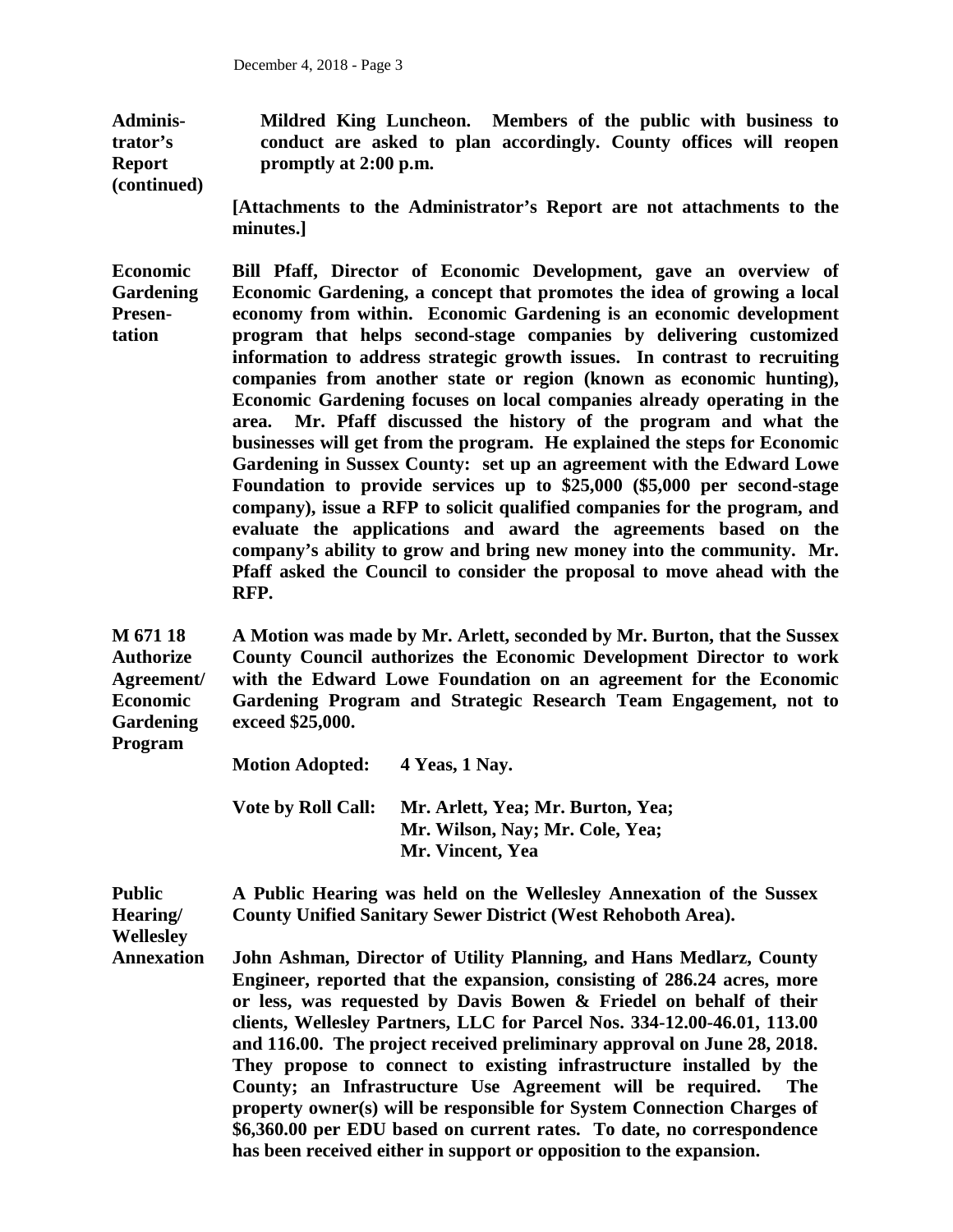**(continued) There were no public comments and the Public Hearing was closed.**

**M 672 18 Adopt R 018 18 A Motion was made by Mr. Wilson, seconded by Mr. Arlett, to Adopt Resolution No. R 018 18 entitled "A RESOLUTION TO EXTEND THE BOUNDARY OF THE SUSSEX COUNTY UNIFIED SANITARY SEWER DISTRICT (SCUSSD), TO INCLUDE PARCELS 334-12.00- 46.01, 113.00, 116.00 ON THE SOUTH SIDE OF WARRINGTON ROAD AND THE EAST SIDE OF JOHN J. WILLIAMS HIGHWAY. THE PARCELS ARE LOCATED IN LEWES AND REHOBOTH HUNDRED, SUSSEX COUNTY, DELAWARE AND RECORDED IN THE OFFICE OF THE RECORDER OF DEEDS, IN AND FOR SUSSEX COUNTY, DELAWARE".**

**Motion Adopted: 5 Yeas.** 

**Vote by Roll Call: Mr. Arlett, Yea; Mr. Burton, Yea; Mr. Wilson, Yea; Mr. Cole, Yea; Mr. Vincent, Yea**

**Longneck Holdings/ Infrastructure Agreement John Ashman, Director of Utility Planning, and Hans Medlarz, County Engineer, presented for Council's consideration an agreement for the Use of Existing Infrastructure with Longneck Holdings, LLC for the Comfort Inn & Suites by Choice Hotels project in the Long Neck Area. The arrangement would not modify the underlying land use; however, it allows the wastewater originating from the approved project to be conveyed through the existing transmission system previously constructed by the County. Under the proposed arrangement, Comfort Inn & Suites by Choice Hotels project will connect to the existing County owned infrastructure. In return for utilization of said infrastructure, Longneck Holdings, LLC will contribute \$11,507.00 for the financial catch-up contribution of the existing infrastructure to serve 26.34 EDUs.** 

**M 673 18 Approve Infrastructure Agreement/ Longneck A Motion was made by Mr. Wilson, seconded by Mr. Arlett, based upon the recommendation of the Engineering Department, that the Sussex County Council approves the Use of Existing Infrastructure Agreement between Sussex County and Longneck Holdings, LLC for capacity allocation and regional transmission system, as presented.** 

**Holdings Motion Adopted: 5 Yeas.** 

> **Vote by Roll Call: Mr. Arlett, Yea; Mr. Burton, Yea; Mr. Wilson, Yea; Mr. Cole, Yea; Mr. Vincent, Yea**

**Proposed Ordinance/ Density Proposed Ordinance The Council discussed the Proposed Ordinance entitled "AN ORDINANCE TO AMEND THE CODE OF SUSSEX COUNTY, CHAPTER 115 ("ZONING"), ARTICLE III ("PROVISIONS APPLICABLE TO ALL DISTRICTS"), ARTICLE IV ("AR-1 AND AR-2 AGRICULTURAL RESIDENTIAL DISTRICTS") AND ARTICLE XXV**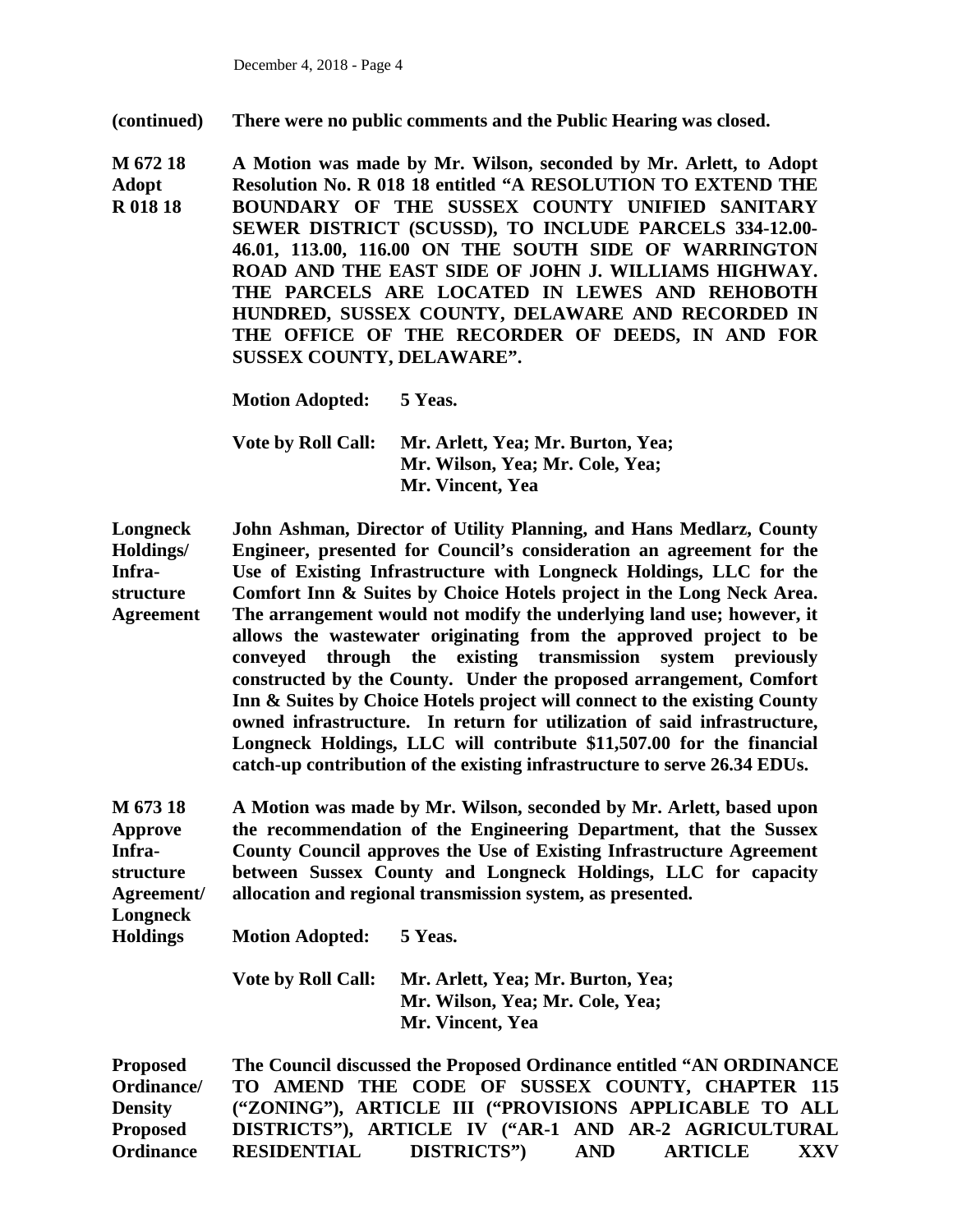| <b>Relating to</b><br><b>Calculation</b><br>of Permitted    | ("SUPPLEMENTARY REGULATIONS") WITH RESPECT TO THE<br><b>CALCULATION OF PERMITTED DENSITY".</b>                                                                                                                                                                                                                                                                                                                                                                                                                                                                                                                                                                                                                                                                                                                                                                                                        |  |  |
|-------------------------------------------------------------|-------------------------------------------------------------------------------------------------------------------------------------------------------------------------------------------------------------------------------------------------------------------------------------------------------------------------------------------------------------------------------------------------------------------------------------------------------------------------------------------------------------------------------------------------------------------------------------------------------------------------------------------------------------------------------------------------------------------------------------------------------------------------------------------------------------------------------------------------------------------------------------------------------|--|--|
| <b>Density</b><br>(continued)                               | The Planning and Zoning Commission held a Public Hearing on the<br>Proposed Ordinance on September 13, 2018 at which time action was<br>deferred. On September 27, 2018, the Commission deferred action again.<br>On November 15, 2018, the Commission recommended denial as the<br>Commission would prefer the creation of a working group, consideration of<br>the definitions and federal wetlands and that a revised ordinance come back<br>to the Commission for a new public hearing.                                                                                                                                                                                                                                                                                                                                                                                                           |  |  |
|                                                             | The County Council held a Public Hearing on this Proposed Ordinance on<br>October 9, 2018 at which time action was deferred and the record remained<br>open for 90 days for written comments, closing on November 9, 2018.                                                                                                                                                                                                                                                                                                                                                                                                                                                                                                                                                                                                                                                                            |  |  |
|                                                             | Mr. Burton noted that Council deferred action again on November 27th and<br>that staff has been working on proposed amendments including updated<br>language. A new version of the Proposed Ordinance was distributed.                                                                                                                                                                                                                                                                                                                                                                                                                                                                                                                                                                                                                                                                                |  |  |
|                                                             | The proposed amendments were presented by Vince Robertson, Assistant<br>County Attorney, and Janelle Cornwell, Planning and Zoning Director. It<br>was noted the updated language, which appears in several sections of the<br>Proposed Ordinance, removes the reference to "perennial nontidal river or<br>stream" and "nontidal wetlands". These terms are proposed to be removed<br>from Sections 1, 2 and 3 of the Proposed Ordinance. It was also noted that<br>the Synopsis would be changed and would read as follows: This Ordinance<br>amends Sussex County Code to define density calculations in the zoning<br>districts and to exclude wetlands from density calculations as set forth<br>This includes density calculations for lots in an AR-1 cluster<br>above.<br>subdivision, lots in ESDDOZ subdivisions, and lot area calculations for<br>multi-family dwellings in all districts. |  |  |
| M 674 18<br><b>Approve</b><br><b>Changes</b><br>to Proposed | A Motion was made by Mr. Burton, seconded by Mr. Arlett, to approve the<br>changes to the Proposed Ordinance, as read.                                                                                                                                                                                                                                                                                                                                                                                                                                                                                                                                                                                                                                                                                                                                                                                |  |  |
| <b>Ordinance</b><br><b>Relating to</b>                      | <b>Motion Adopted:</b><br>4 Yeas, 1 Nay.                                                                                                                                                                                                                                                                                                                                                                                                                                                                                                                                                                                                                                                                                                                                                                                                                                                              |  |  |
| <b>Calculation</b><br>of Permitted<br><b>Density</b>        | <b>Vote by Roll Call:</b><br>Mr. Arlett, Yea; Mr. Burton, Yea;<br>Mr. Wilson, Nay; Mr. Cole, Yea;<br>Mr. Vincent, Yea                                                                                                                                                                                                                                                                                                                                                                                                                                                                                                                                                                                                                                                                                                                                                                                 |  |  |
| M 675 18<br><b>Adopt</b><br><b>Ordinance</b><br>No. 2618    | A Motion was made by Mr. Burton, seconded by Mr. Arlett, to Adopt<br>Ordinance No. 2618 entitled "AN ORDINANCE TO AMEND THE<br>CODE OF SUSSEX COUNTY, CHAPTER 115 ("ZONING"), ARTICLE<br>III ("PROVISIONS APPLICABLE TO ALL DISTRICTS"), ARTICLE<br><b>AGRICULTURAL</b><br>$AR-2$<br>$(*AR-1"$<br><b>AND</b><br><b>RESIDENTIAL</b><br>$\mathbf{IV}$<br><b>DISTRICTS"</b> )<br><b>AND</b><br><b>ARTICLE</b><br>XXV ("SUPPLEMENTARY<br>REGULATIONS") WITH RESPECT TO THE CALCULATION OF                                                                                                                                                                                                                                                                                                                                                                                                                 |  |  |

**PERMITTED DENSITY", as amended.**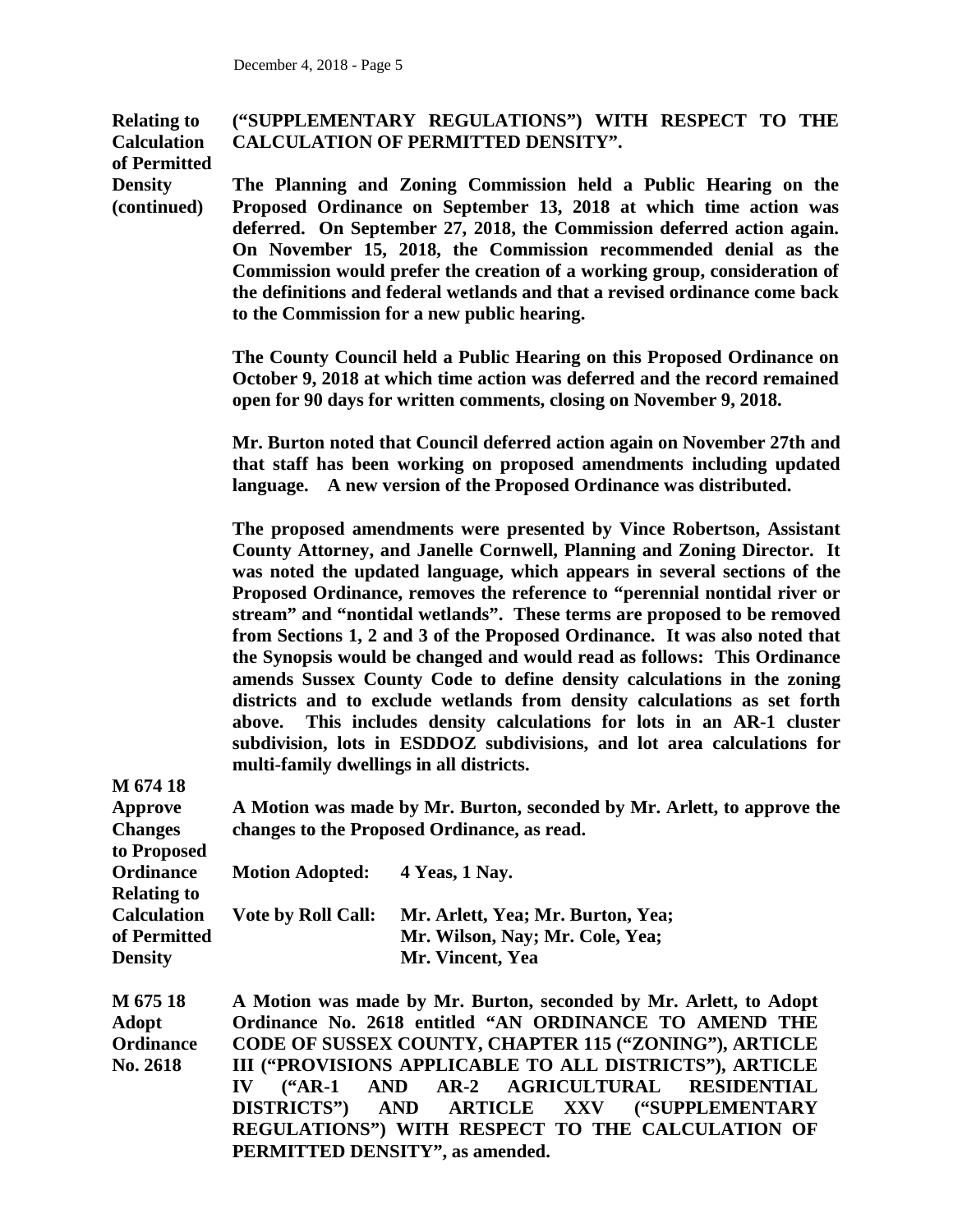| M 675 18<br>(continued) | <b>Motion Adopted:</b>    | 5 Yeas.                                                                                  |
|-------------------------|---------------------------|------------------------------------------------------------------------------------------|
|                         | <b>Vote by Roll Call:</b> | Mr. Arlett, Yea; Mr. Burton, Yea;<br>Mr. Wilson, Yea; Mr. Cole, Yea;<br>Mr. Vincent, Yea |
|                         |                           |                                                                                          |

**Establish Working Group/ Buffers Mr. Vincent asked that a working group be put together for consideration of buffers and for a recommendation to Council by the end of the First Quarter 2019. Mr. Burton noted that the Proposed Ordinance entitled "AN ORDINANCE TO AMEND CHAPTER 99, ARTICLE 1 AND III, SECTIONS 99-5 AND 99-16 OF THE CODE OF SUSSEX COUNTY RELATING TO FORESTED AND/OR LANDSCAPED BUFFERS" will be paused to allow for the working group to meet and make recommendations.**

**Old Business/ Proposed Ordinance Adopting Compre-The Council considered the Proposed Ordinance entitled "AN ORDINANCE ADOPTING THE 2018 COMPREHENSIVE PLAN FOR SUSSEX COUNTY AND REPEALING ORDINANCE NO. 1980, THE 2007 UPDATE OF THE COMPREHENSIVE PLAN, ADOPTED JUNE 24, 2008".** 

**hensive Plan The Planning and Zoning Commission held a Public Hearing on this application on November 2, 2017 at which time the Commission recommended approval based upon the following reasons and with the following recommendations:** 

- **1. There has been a great deal of work that has gone into this plan. This includes many public workshops throughout the County, and 19 individual workshops by the Commission to draft every aspect of the plan.**
- **2. There has been a lot of public participation in the drafting process, with public comments at every workshop and meeting held by the Commission during this process, as well as during the public hearing. This public comment has all been taken into account in drafting the plan.**

**3. All of the information contained in the record, including testimony and written comments received as part of the public hearing, will be forwarded to County Council as part of its review and adoption of the plan.**

**4. While this is an update to the prior plan, the Commission has looked closely at every element to determine what has worked and what needs to be changed. This plan reflects all of that work.** 

**5. In this process, the Commission has taken a deeper look into areas of the plan than ever before. For example, this includes expert testimony from population experts, detailed information about Economic Development, information from the Center for the Inland Bays, substantial input from the County Engineer, and very useful information from affordable housing organizations in the County. There has also been organized participation by several citizens groups**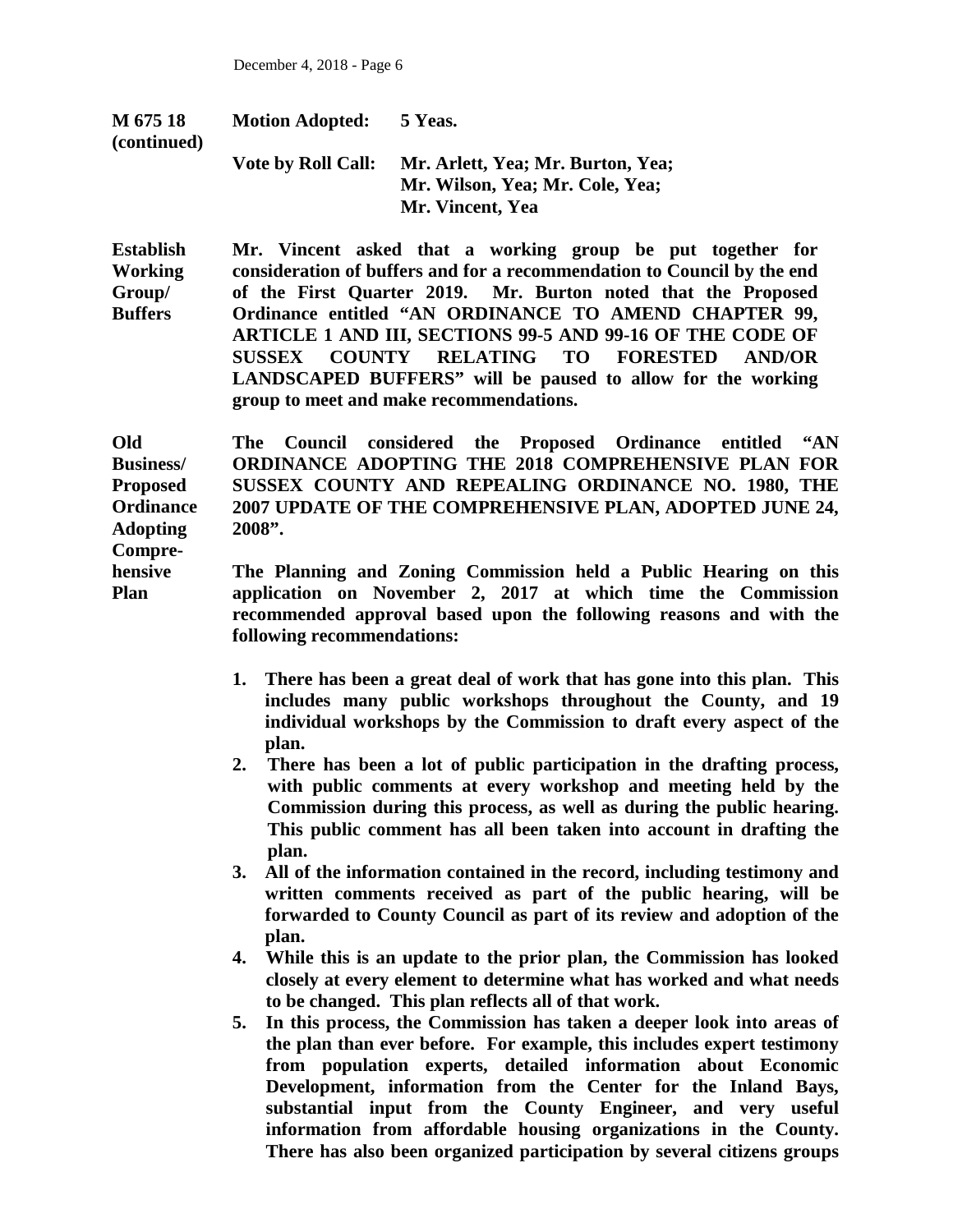**Old Business/ Proposed Ordinance Adopting Comprehensive Plan (continued) M 676 18 Amend Ordinance Relating to Comprehensive Plan M 677 18 during the process. And, the Commission, with the public and DelDOT, really spent a lot of time analyzing traffic issues that affect the County. This plan reflects all of that work and input. 6. Sussex County's Consultant, McCormick Taylor, has provided guidance and advice throughout the planning process, and supports the draft. McCormick Taylor's efforts are reflected in the plan. 7. The plan represents a fair and balanced approach and guidance for issues facing Sussex County now and in the future. 8. The Motion for approval is subject to the following: deletion of Chapter 4 (a duplicate listing of all of the goals, objectives and strategies that are already listed in each chapter), and the renumbering of the remaining Chapters. The County Council held a Public Hearing on the Proposed Ordinance on October 23, 2018 at which time action was deferred. Janelle Cornwell, Planning and Zoning Director, reported that at the November 27, 2018 Council meeting, the Future Land Use Map was updated and approved and the PLUS letter was approved. Also, on November 27, 2018, action on the Proposed Ordinance adopting the 2018 Comprehensive Land Use Plan was deferred since only three members of the Council were present. Vince Robertson, Assistant County Attorney, presented for Council's consideration a recommended change to the Proposed Ordinance as follows: Section 4 be amended to reflect that the 2018 Comprehensive Land Use Plan becomes effective upon certification by the Governor, as follows: "This Ordinance shall take effect following its adoption by majority vote of all members of the County Council of Sussex County, Delaware, and upon certification by the Governor of the State of Delaware." A Motion was made by Mr. Arlett, seconded by Mr. Burton, that Section 4 of the Ordinance be amended to reflect that the 2018 Comprehensive Land Use Plan becomes effective upon certification by the Governor, as follows: "This Ordinance shall take effect following its adoption by majority vote of all members of the County Council of Sussex County, Delaware, and upon certification by the Governor of the State of Delaware." Motion Adopted: 5 Yeas. Vote by Roll Call: Mr. Arlett, Yea; Mr. Burton, Yea; Mr. Wilson, Yea; Mr. Cole, Yea; Mr. Vincent, Yea A Motion was made to adopt Ordinance No. 2620 entitled "AN** 

**Adopt Ordinance No. 2620 ORDINANCE ADOPTING THE 2018 COMPREHENSIVE PLAN FOR SUSSEX COUNTY AND REPEALING ORDINANCE NO. 1980, THE 2007 UPDATE OF THE COMPREHENSIVE PLAN, ADOPTED JUNE 24, 2008", as amended.**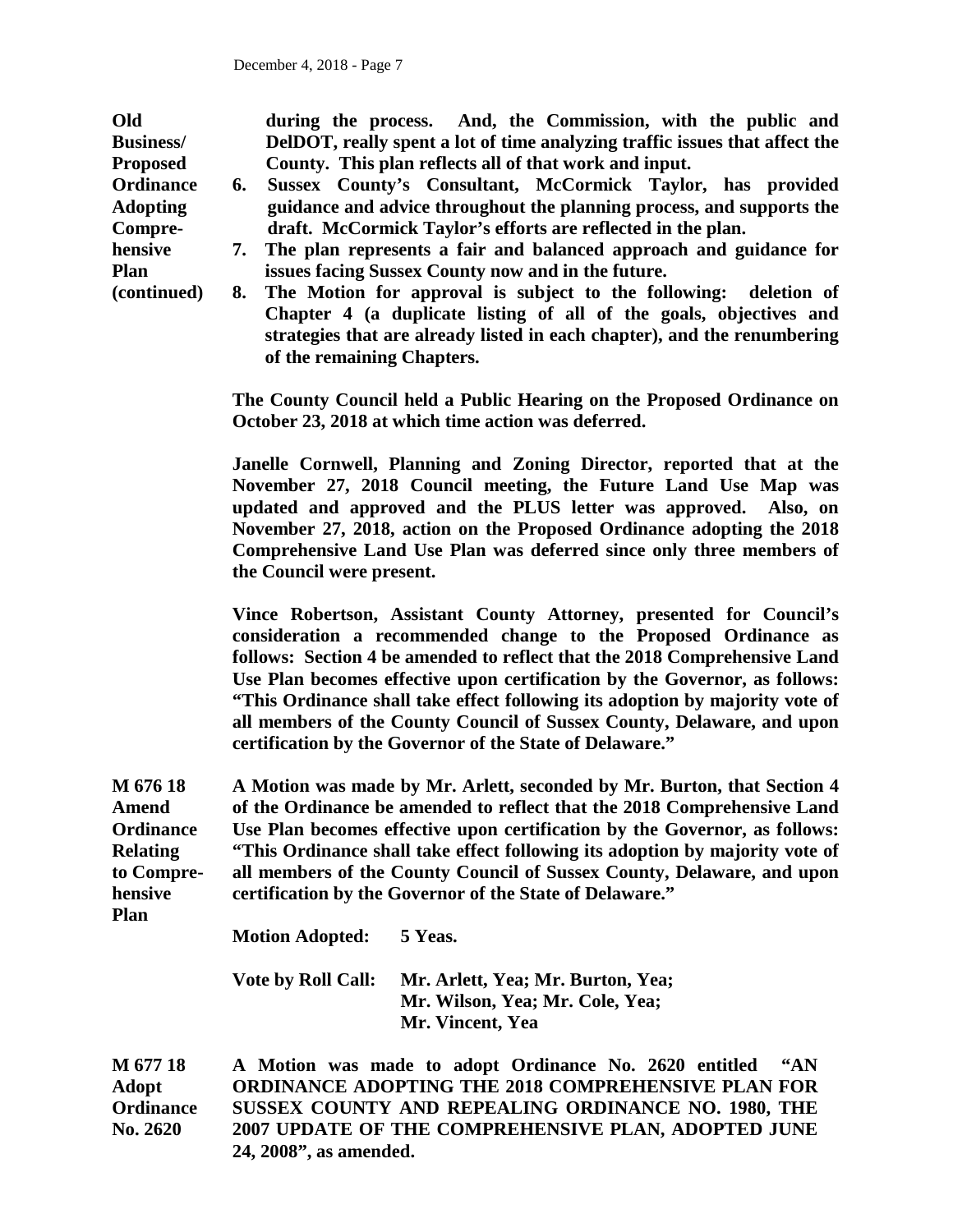**Zoning**

| M 677 18<br>(continued) | <b>Motion Adopted:</b>    | 4 Yeas, 1 Nay.                                                                           |
|-------------------------|---------------------------|------------------------------------------------------------------------------------------|
|                         | <b>Vote by Roll Call:</b> | Mr. Arlett, Yea; Mr. Burton, Yea;<br>Mr. Wilson, Nay; Mr. Cole, Yea;<br>Mr. Vincent, Yea |

**Old Business/ Proposed Ordinance Relating to C-4 Under Old Business, the Council considered the Proposed Ordinance entitled "AN ORDINANCE TO AMEND THE CODE OF SUSSEX COUNTY, CHAPTER 115, ARTICLE XID, SECTIONS 115-83.26, 115- 83.27, 115-83.31 AND "115 ATTACHMENT 4, SUSSEX COUNTY TABLE IV".** 

> **The Planning and Zoning Commission held a Public Hearing on the Proposed Ordinance on October 25, 2018 at which time action was deferred. On November 15, 2018, the Commission recommended approval with the following changes:**

- **The maximum amount of residential development increase from 20% to 65%.**
- **Mixed-use buildings shall not count towards the residential density calculation.**

**The County Council held a Public Hearing on the Proposed Ordinance on November 27, 2018 at which time action was deferred and the record was left open until the close of business on Monday, December 3rd for staff to provide additional information and thereafter, the record remained open for one week (close of business on Monday, December 10th) for the public to respond, in writing only, to the information submitted by staff.**

**Janelle Cornwell, Planning and Zoning Director, presented an example of a combination of housing types on a 100 acre parcel of land with single family, multi-family, and residential over-top of commercial (65% residential and 35% commercial).** 

**A discussion was held regarding the intent of the C-4 District and regarding single family (fee simple) as a permitted use. Staff was asked to report back to Council on December 11th with a suggestion for a percentage for fee simple single family homes.** 

**Action was deferred on the Proposed Ordinance.**

**Old Business/ CU 2126 Under Old Business, the Council considered Conditional Use No. 2126 filed on behalf of Nikolajs Lituinenkous.**

> **The Planning and Zoning Commission held a Public Hearing on this application on May 10, 2018 at which time action was deferred. On May 24, 2018, the Commission recommended approval, with the following conditions, and granted Preliminary Approval with Final Site Plan approval**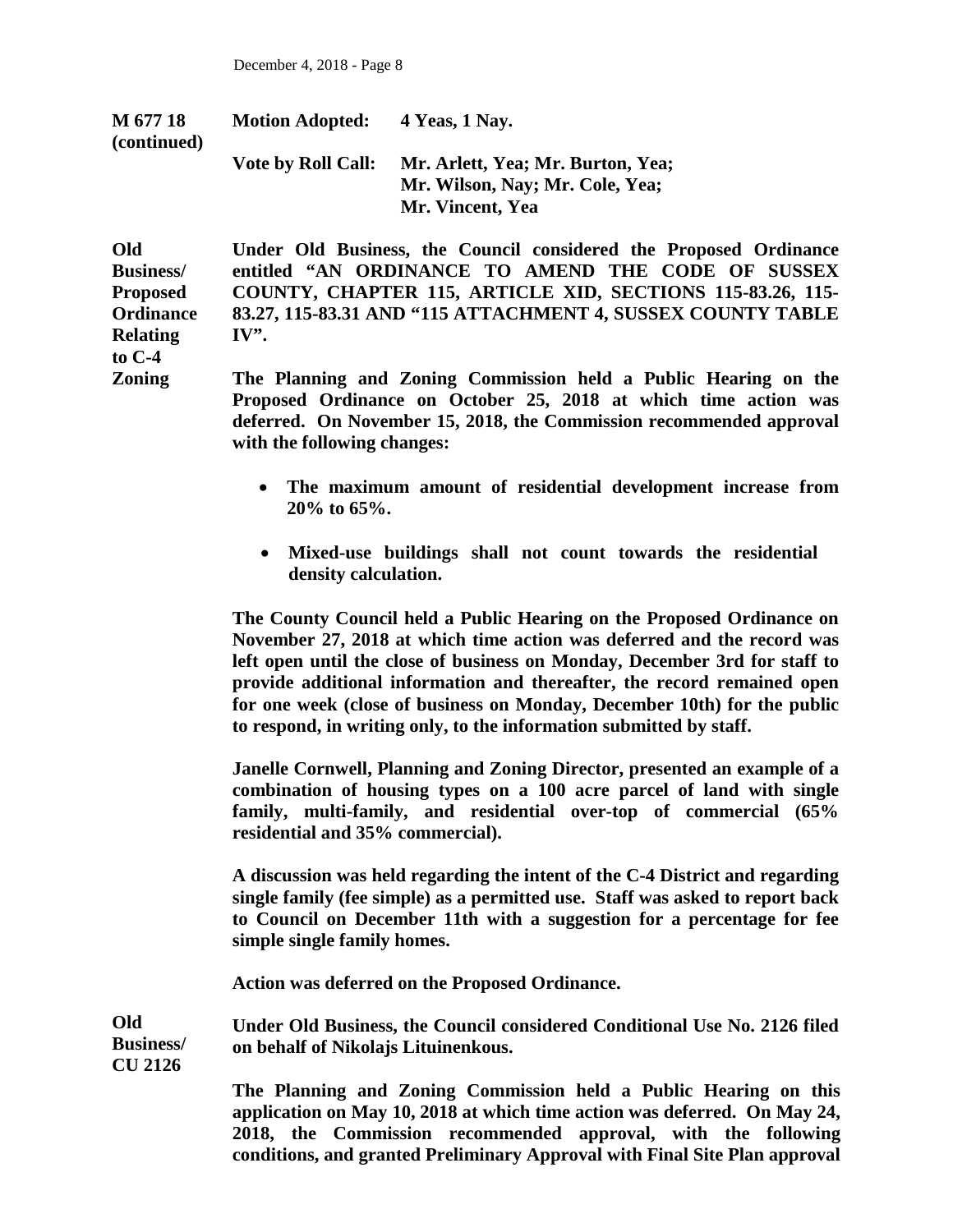| Old<br><b>Business/</b>                | by the Commission:                                                                                                                                                                                                                                                                                                                                                                                                                                                                                                                                                                                                                                                                                                                                                                                                                                                                                                                                                                                                                                                                                                                                                                                                                                                                                                              |  |  |
|----------------------------------------|---------------------------------------------------------------------------------------------------------------------------------------------------------------------------------------------------------------------------------------------------------------------------------------------------------------------------------------------------------------------------------------------------------------------------------------------------------------------------------------------------------------------------------------------------------------------------------------------------------------------------------------------------------------------------------------------------------------------------------------------------------------------------------------------------------------------------------------------------------------------------------------------------------------------------------------------------------------------------------------------------------------------------------------------------------------------------------------------------------------------------------------------------------------------------------------------------------------------------------------------------------------------------------------------------------------------------------|--|--|
| <b>CU 2126</b><br>(continued)          | A. The existing signage shall be permitted.<br>Security lighting shall be downward screened and shall be directed<br><b>B.</b><br>away from neighboring properties and roadways.<br>Any dumpster shall be screened from view of neighbors and<br>C.<br>roadways. The dumpster locations shall be shown on the Final Site<br>Plan.<br>D. All repairs shall be performed indoors.<br>No junked, unregistered or permanently inoperable vehicles or<br>Е.<br>trailers shall be stored on the site.<br>The site shall be subject to all DelDOT entrance and roadway<br>F.<br>requirements.<br>G. The automotive sales hours shall only be from 9:00 a.m. through 7:00<br>p.m., Monday through Saturday. The garage hours shall only be<br>between 9:00 a.m. and 6:00 p.m. on weekdays, and 9:00 a.m. until<br>3:00 p.m. on Saturdays. There shall not be any Sunday hours.<br>H. The Final Site Plan shall be subject to the review and approval of the<br>Planning and Zoning Commission. The Final Site Plan shall clearly<br>show the areas set aside for vehicle sales and vehicle storage.<br>The County Council held a Public Hearing on this application on June 5,<br>2018 at which time the record was closed with the exception of receiving<br>proposed findings from legal staff as well as information on bringing the |  |  |
| M 678 18                               | application into conformance.<br>A Motion was made by Mr. Cole, seconded by Mr. Burton, to add                                                                                                                                                                                                                                                                                                                                                                                                                                                                                                                                                                                                                                                                                                                                                                                                                                                                                                                                                                                                                                                                                                                                                                                                                                  |  |  |
| Amend<br><b>Conditions</b>             | Condition I to the conditions recommended by the Planning and Zoning<br>Commission, as follows: No vehicles for auto sales shall be parked within<br>25 feet of the front right-of-way line.                                                                                                                                                                                                                                                                                                                                                                                                                                                                                                                                                                                                                                                                                                                                                                                                                                                                                                                                                                                                                                                                                                                                    |  |  |
|                                        | <b>Motion Adopted:</b><br>5 Yeas.                                                                                                                                                                                                                                                                                                                                                                                                                                                                                                                                                                                                                                                                                                                                                                                                                                                                                                                                                                                                                                                                                                                                                                                                                                                                                               |  |  |
|                                        | <b>Vote by Roll Call:</b><br>Mr. Arlett, Yea; Mr. Burton, Yea;<br>Mr. Wilson, Yea; Mr. Cole, Yea;<br>Mr. Vincent, Yea                                                                                                                                                                                                                                                                                                                                                                                                                                                                                                                                                                                                                                                                                                                                                                                                                                                                                                                                                                                                                                                                                                                                                                                                           |  |  |
| M 679 18<br>Amend<br><b>Conditions</b> | A Motion was made by Mr. Cole, seconded by Mr. Burton, to add<br>Condition J to the conditions recommended by the Planning and Zoning<br>The Applicant shall be required to maintain<br>Commission, as follows:<br>and/or plant where necessary a 20 foot tree buffer along all property lines<br>which do not front on Vines Creek Road. No trees in the buffer area may<br>be cut. A tree buffer shall not be required where Applicant's 8-foot fence<br>currently exists. Applicant shall maintain the fence in good condition at all                                                                                                                                                                                                                                                                                                                                                                                                                                                                                                                                                                                                                                                                                                                                                                                        |  |  |

**Motion Adopted: 4 Yeas, 1 Nay.** 

**times.**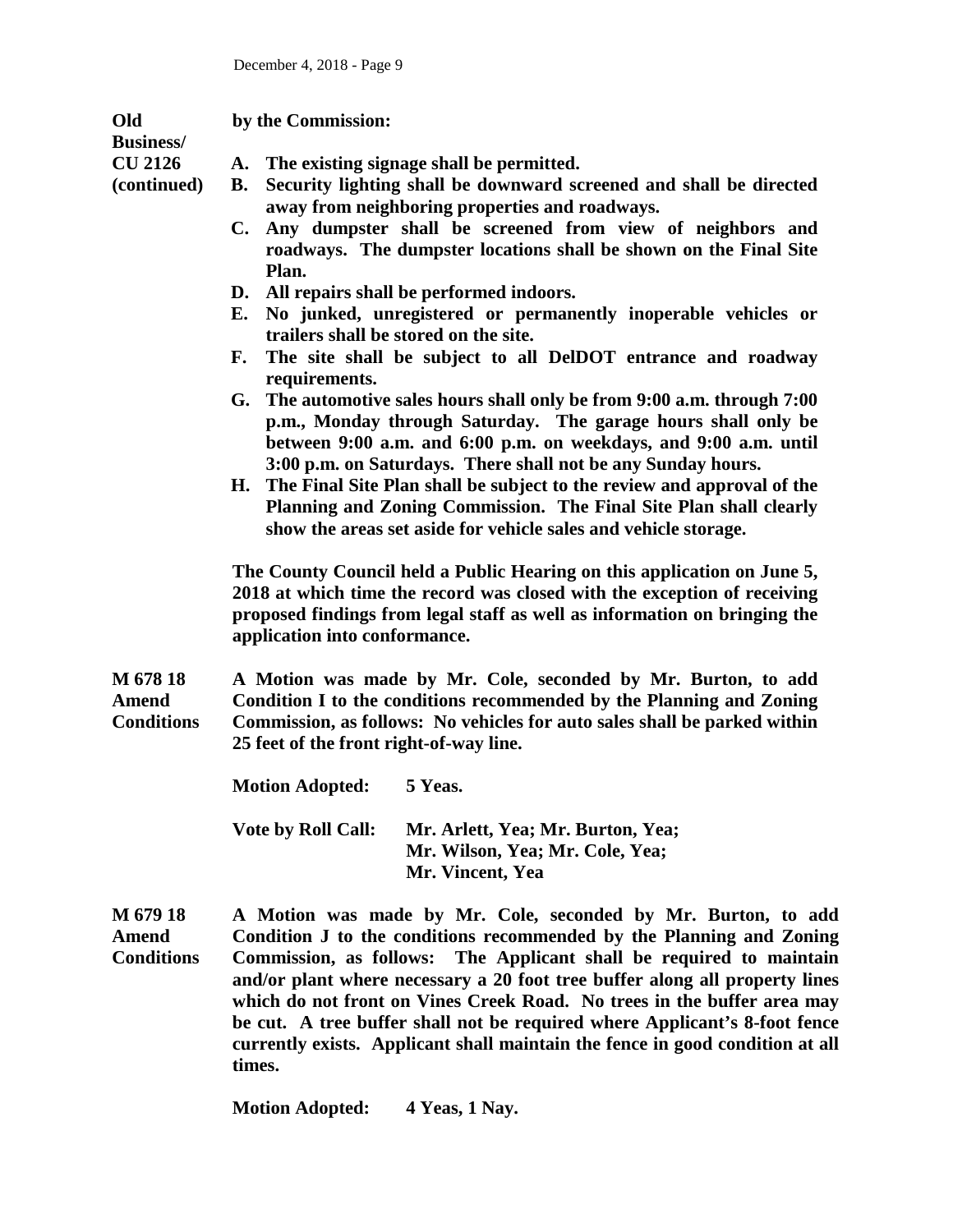| M 679 18    | <b>Vote by Roll Call:</b> | Mr. Arlett, Yea; Mr. Burton, Yea; |
|-------------|---------------------------|-----------------------------------|
| (continued) |                           | Mr. Wilson, Nay; Mr. Cole, Yea;   |
|             |                           | Mr. Vincent, Yea                  |

**M 680 18 Adopt Ordinance No. 2619/ CU 2126 A Motion was made by Mr. Cole, seconded by Mr. Burton, to Adopt Ordinance No. 2619 entitled "AN ORDINANCE TO GRANT A CONDITIONAL USE OF LAND IN AN AR-1 AGRICULTURAL RESIDENTIAL DISTRICT FOR COMMERCIAL VEHICLE STORAGE AND CAR SALES TO BE LOCATED ON A CERTAIN PARCEL OF LAND LYING AND BEING IN DAGSBORO HUNDRED, SUSSEX COUNTY, CONTAINING 9.54 ACRES, MORE OR LESS" (Conditional Use No. 2126) filed on behalf of Nikolajs Lituinenkous, with the following conditions, as amended:**

- **A. The existing signage shall be permitted.**
- **B. Security lighting shall be downward screened and shall be directed away from neighboring properties and roadways.**
- **C. Any dumpster shall be screened from view of neighbors and roadways. The dumpster locations shall be shown on the Final Site Plan.**
- **D. All repairs shall be performed indoors.**
- **E. No junked, unregistered or permanently inoperable vehicles or trailers shall be stored on the site.**
- **F. The site shall be subject to all DelDOT entrance and roadway requirements.**
- **G. The automotive sales hours shall only be from 9:00 a.m. through 7:00 p.m., Monday through Saturday. The garage hours shall only be between 9:00 a.m. and 6:00 p.m. on weekdays, and 9:00 a.m. until 3:00 p.m. on Saturdays. There shall not be any Sunday hours.**
- **H. The Final Site Plan shall be subject to the review and approval of the Planning and Zoning Commission. The Final Site Plan shall clearly show the areas set aside for vehicle sales and vehicle storage.**
- **I. No vehicles for auto sales shall be parked within 25 feet of the front right-of-way line.**
- **J. The Applicant shall be required to maintain and/or plant, where necessary, a 20 foot tree buffer along all property lines which do not front on Vines Creek Road. No trees in the buffer area may be cut. A tree buffer shall not be required where Applicant's 8-foot fence currently exists. Applicant shall maintain the fence in good condition at all times.**

**Motion Adopted: 5 Yeas. Vote by Roll Call: Mr. Arlett, Yea; Mr. Burton, Yea; Mr. Wilson, Yea; Mr. Cole, Yea; Mr. Vincent, Yea**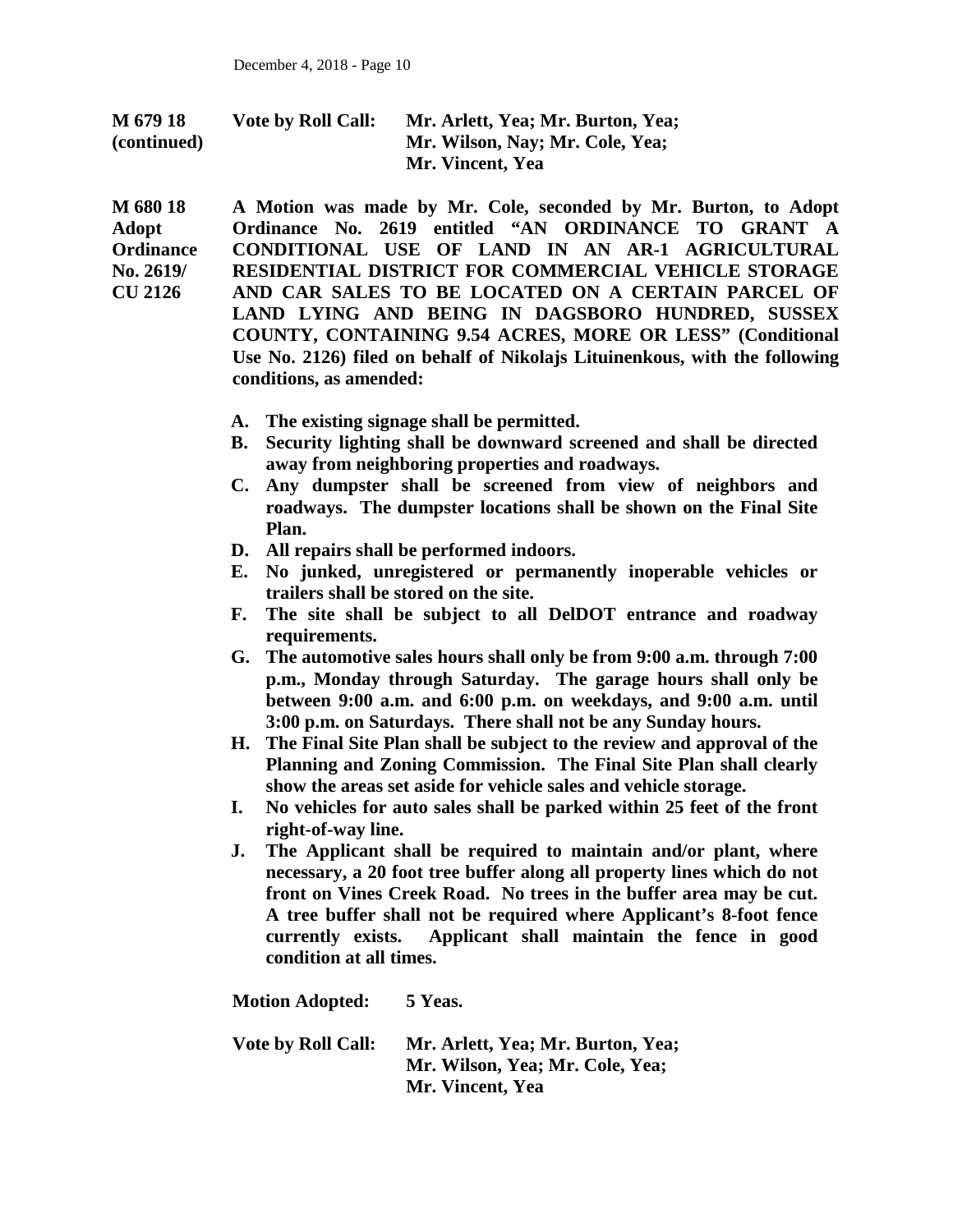| M 681 18<br><b>Defer</b><br>Action/<br><b>CZ 1855</b>  | A Motion was made by Mr. Burton, seconded by Mr. Cole, to defer action<br>for one week on Change of Zone No. 1855 filed on behalf Kirk Salvo; KH<br>Sussex, LLC.                                                                                                                                              |                                                                                                                                                                                                                      |  |
|--------------------------------------------------------|---------------------------------------------------------------------------------------------------------------------------------------------------------------------------------------------------------------------------------------------------------------------------------------------------------------|----------------------------------------------------------------------------------------------------------------------------------------------------------------------------------------------------------------------|--|
|                                                        | <b>Motion Adopted:</b>                                                                                                                                                                                                                                                                                        | 5 Yeas.                                                                                                                                                                                                              |  |
|                                                        | <b>Vote by Roll Call:</b>                                                                                                                                                                                                                                                                                     | Mr. Arlett, Yea; Mr. Burton, Yea;<br>Mr. Wilson, Yea; Mr. Cole, Yea;<br>Mr. Vincent, Yea                                                                                                                             |  |
| Grant                                                  |                                                                                                                                                                                                                                                                                                               |                                                                                                                                                                                                                      |  |
| <b>Requests</b>                                        | Mrs. Jennings presented grant requests for the Council's consideration.                                                                                                                                                                                                                                       |                                                                                                                                                                                                                      |  |
| M 682 18<br>Council-<br>manic<br>Grant                 |                                                                                                                                                                                                                                                                                                               | A Motion was made by Mr. Cole, seconded by Mr. Burton, to give \$1,000.00<br>(\$500.00 each from Mr. Cole's and Mr. Burton's Councilmanic Grant<br>Accounts) to Beacon Middle School for the band's travel expenses. |  |
|                                                        | <b>Motion Adopted:</b>                                                                                                                                                                                                                                                                                        | 5 Yeas.                                                                                                                                                                                                              |  |
|                                                        | <b>Vote by Roll Call:</b>                                                                                                                                                                                                                                                                                     | Mr. Arlett, Yea; Mr. Burton, Yea;<br>Mr. Wilson, Yea; Mr. Cole, Yea;<br>Mr. Vincent, Yea                                                                                                                             |  |
| M 683 18<br>Council-<br>manic                          | A Motion was made by Mr. Cole, seconded by Mr. Burton, to give \$1,000.00<br>(\$500.00 each from Mr. Cole's and Mr. Burton's Councilmanic Grant<br>Accounts) to Beacon Middle School for the choir's travel expenses.                                                                                         |                                                                                                                                                                                                                      |  |
| Grant                                                  | <b>Motion Adopted:</b>                                                                                                                                                                                                                                                                                        | 5 Yeas.                                                                                                                                                                                                              |  |
|                                                        | <b>Vote by Roll Call:</b>                                                                                                                                                                                                                                                                                     | Mr. Arlett, Yea; Mr. Burton, Yea;<br>Mr. Wilson, Yea; Mr. Cole, Yea;<br>Mr. Vincent, Yea                                                                                                                             |  |
| M 684 18<br>Council-<br>manic<br>Grant                 | A Motion was made by Mr. Arlett, seconded by Mr. Burton, to give<br>\$2,310.00 (\$462.00 from each Councilmanic Grant Account) to the<br>Delaware Lions Foundation for Humanitarian Service Projects.                                                                                                         |                                                                                                                                                                                                                      |  |
|                                                        | <b>Motion Adopted:</b>                                                                                                                                                                                                                                                                                        | 4 Yeas, 1 Nay.                                                                                                                                                                                                       |  |
|                                                        | <b>Vote by Roll Call:</b>                                                                                                                                                                                                                                                                                     | Mr. Arlett, Yea; Mr. Burton, Yea;<br>Mr. Wilson, Nay; Mr. Cole, Yea;<br>Mr. Vincent, Yea                                                                                                                             |  |
| <b>Introduction</b><br>of Proposed<br><b>Ordinance</b> | introduced<br><b>Burton</b><br>the Proposed<br>Ordinance<br>44N<br>Mr.<br>entitled<br>ORDINANCE TO GRANT A CONDITIONAL USE OF LAND IN AN<br>AR-1 AGRICULTURAL RESIDENTIAL DISTRICT FOR AN EVENT<br>VENUE TO BE LOCATED ON A CERTAIN PARCEL OF LAND LYING<br>BEING IN BROADKILL HUNDRED, SUSSEX COUNTY,<br>AND |                                                                                                                                                                                                                      |  |

**CONTAINING 1.6408 ACRES, MORE OR LESS" (Conditional Use No. 2163) filed on behalf of William H. McQueen Jr. (Tax I.D. No. 235-15.00-**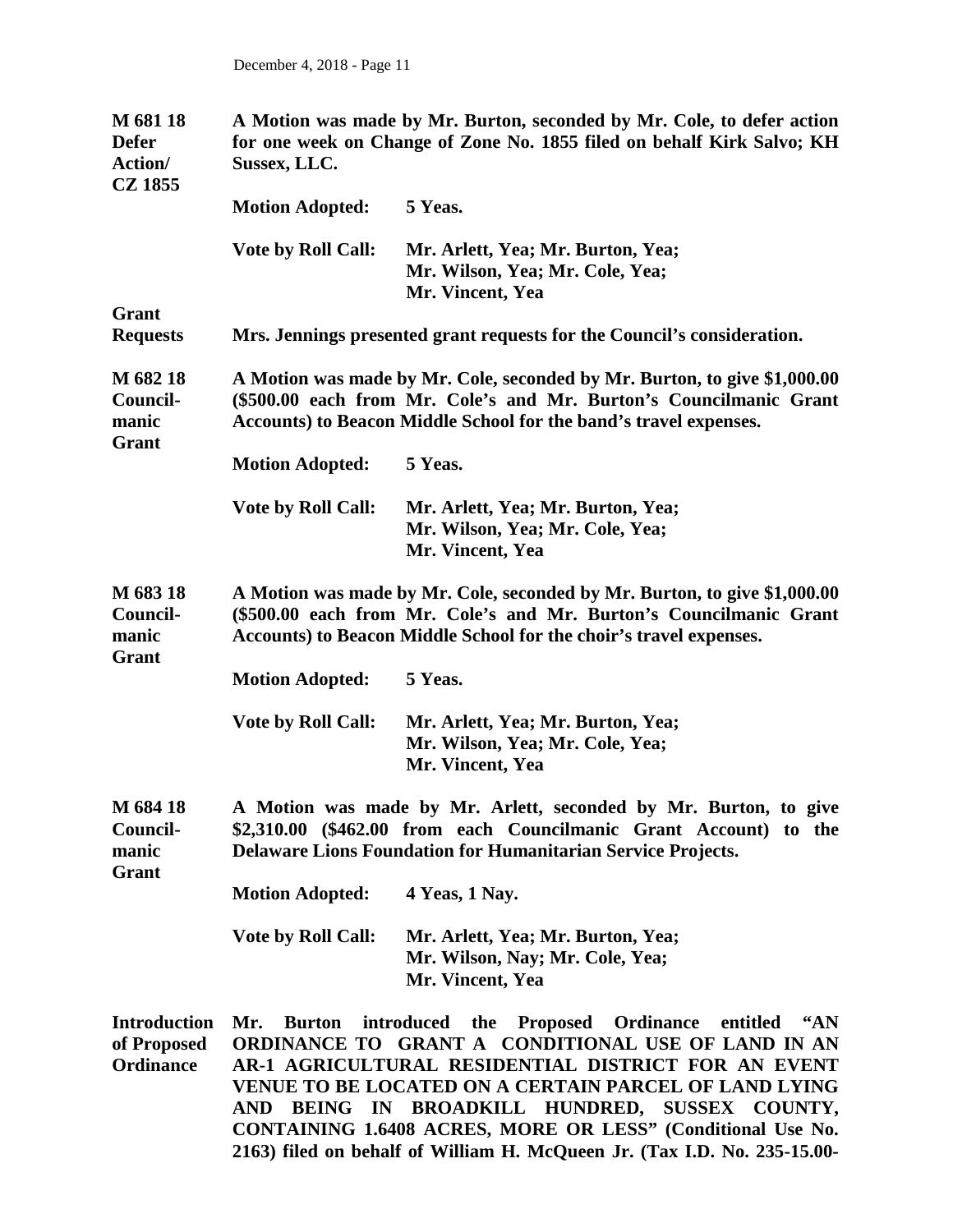**(continued) 4.01) (911 Address: 26285 Broadkill Road, Milton).** 

**The Proposed Ordinance will be advertised for Public Hearing.**

| Council<br>Members'                                              | <b>Council Members' Comments</b>                                                                                                                                                                                                                         |  |  |
|------------------------------------------------------------------|----------------------------------------------------------------------------------------------------------------------------------------------------------------------------------------------------------------------------------------------------------|--|--|
| <b>Comments</b>                                                  | Mr. Arlett extended congratulations to the Woodbridge High School<br>Football Team upon winning the 2018 DIAA Division II Championship and<br>the Sussex Central High School Football Team upon winning the 2018<br><b>DIAA Division I Championship.</b> |  |  |
|                                                                  | Mr. Arlett extended thoughts and prayers to the Bush family as they and<br>the country mourn the loss of former President George H.W. Bush.                                                                                                              |  |  |
| M 685 18<br><b>Go Into</b><br><b>Executive</b><br><b>Session</b> | At 11:32 a.m., a Motion was made by Mr. Arlett, seconded by Mr. Cole, to<br>recess the Regular Session and go into Executive Session for the purpose of<br>discussing matters relating to land acquisition and pending litigation.                       |  |  |
|                                                                  | 5 Yeas.<br><b>Motion Adopted:</b>                                                                                                                                                                                                                        |  |  |
|                                                                  | <b>Vote by Roll Call:</b><br>Mr. Arlett, Yea; Mr. Burton, Yea;<br>Mr. Wilson, Yea; Mr. Cole, Yea;<br>Mr. Vincent, Yea                                                                                                                                    |  |  |
| <b>Executive</b><br><b>Session</b>                               | At 11:35 a.m., an Executive Session of the Sussex County Council was held<br>in the Basement Caucus Room for the purpose of discussing matters<br>relating to land acquisition and pending litigation. The Executive Session<br>concluded at 12:43 p.m.  |  |  |
| M 686 18<br><b>Reconvene</b>                                     | At 12:45 p.m., a Motion was made by Mr. Arlett, seconded by Mr. Burton,<br>to come out of Executive Session and to reconvene the Regular Session.                                                                                                        |  |  |
| <b>Regular</b><br><b>Session</b>                                 | Motion Adopted by Voice Vote (3 present, 2 absent).                                                                                                                                                                                                      |  |  |
|                                                                  | Mr. Arlett, Present; Mr. Burton, Present;<br>Mr. Wilson, Absent; Mr. Cole, Present;<br><b>Mr. Vincent, Absent</b>                                                                                                                                        |  |  |
|                                                                  | (Mr. Cole presided over the meeting.)                                                                                                                                                                                                                    |  |  |
|                                                                  | Mr. Vincent joined the meeting.                                                                                                                                                                                                                          |  |  |
| M 687 18<br><b>Authorize</b><br><b>Negotiation</b><br>Etc. for   | A Motion was made by Mr. Arlett, seconded by Mr. Burton, to authorize<br>the County Administrator to negotiate, contract for and settle on a parcel<br>identified as Land 2018-J.                                                                        |  |  |
| Land<br><b>Purchase</b>                                          | <b>Motion Adopted:</b><br>4 Yeas, 1 Absent.                                                                                                                                                                                                              |  |  |